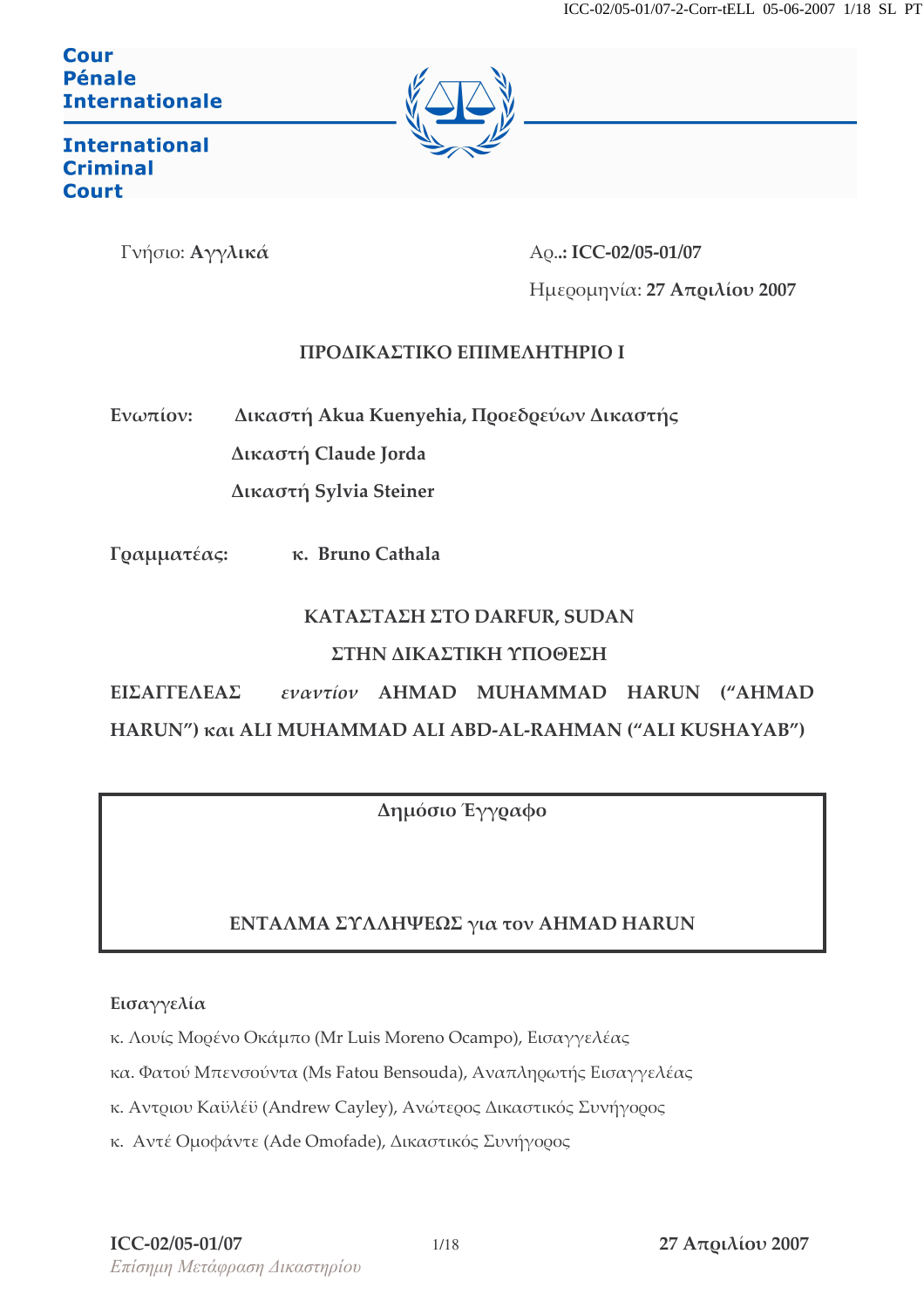**ΠΡΟΔΙΚΑΣΤΙΚΟ ΕΠΙΜΕΛΗΤΗΡΙΟ Ι** του Διεθνούς Ποινικού Δικαστηρίου («το Επιμελητήριο» και "το Δικαστήριο" αντίστοιχα)<sup>.</sup>

**ΕΧΟΝΤΑΣ ΕΞΕΤΑΣΕΙ** την Αίτηση της Εισαγγελίας υπό το άφθρο 58(7) «Αίτηση της Eισαγγελίας», ως προς τον Ahmad Muhammad HARUN ("Ahmad Harun") και τον Ali Muhammad Ali ABD-AL-RAHMAN ("Ali Kushayab"), η οποία κατατέθηκε στις 27 Φεβρουαρίου 2007, και τα αποδεικτικά υλικά και τις άλλες πληροφορίες που υποβλήθηκαν απο την Εισαγγελία<sup>1</sup>

ΣΗΜΕΙΩΝΟΝΤΑΣ την «Απόφαση επάνω στην Αίτηση της Εισαγγελίας υπο το Αρθρο 58(7) του Καταστατικού»<sup>2</sup> οπου το Επιμελητήριο θεώρησε οτι η κλήτευση είναι αρκετή να εξασφαλίσει την εμφάνιση του Ali Kushayab ενωπίων του Δικαστηρίου, και οτι η σύλληψή του φαίνεται να είναι υποχρεωτική υπο το άρθρο 58(1)(b) του Καταστατικού της Ρώμης («το Καταστατικό»)

#### **ΣΗΜΕΙΩΝΟΝΤΑΣ** τα άρθρα 19 και 58 του Καταστατικού

ΘΕΩΡΩΝΤΑΣ ότι, βάσει των στοιχείων και των πληροφοριών που παρέχονται από τη Εισαγγελία και χωρίς επιφύλαξη ως προς οποιαδήποτε πρόκληση στο παραδεκτό της υπόθεσης σύμφωνα με το άρθρο 19 παράγραφος (2) (α) και (β)

<sup>&</sup>lt;sup>1</sup> ICC-02/05-62-US-Exp; ICC-02/05-64-US-Exp; ICC-02/05-69-US-Exp; και ICC-02/05-72-US-Exp. 2 ICC-02/05-01/07-1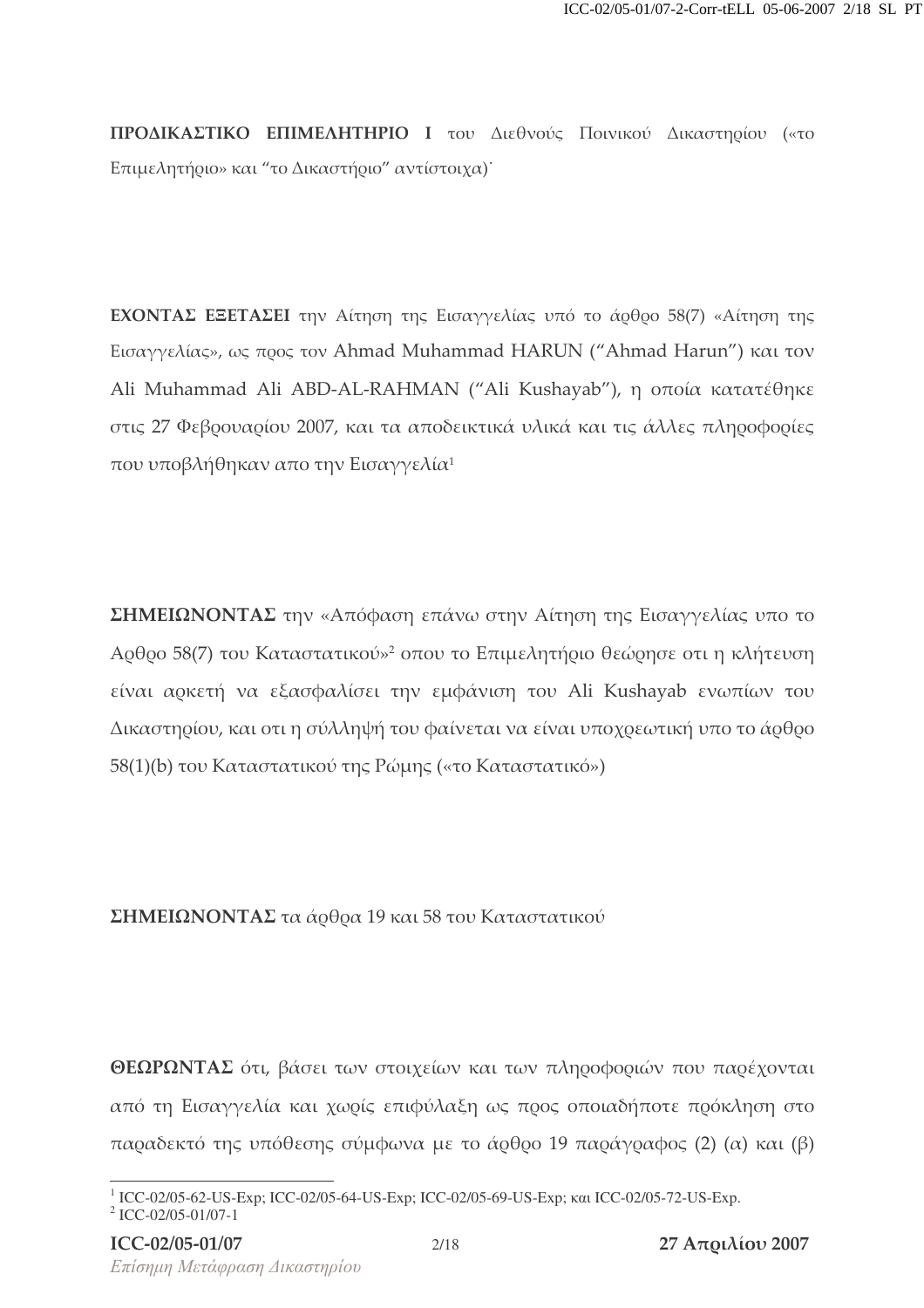του Καταστατικού και χωρίς επιφύλαξη ως προς οποιοδήποτε επόμενο προσδιορισμό, η υπόθεση ενάντια του Ali Kushayb και Ahmad Harun εμπίπτουν στην αρμοδιότητα του Δικαστηρίου και είναι αποδεκτές

ΘΕΩΡΩΝΤΑΣ ότι υπάρχουν λογικές βάσεις για να θεωρήσουν ότι από περίπου τον Αύγουστο του 2002 μέχρι τουλάχιστον το χρόνο σχετικό με την Αίτηση της Εισαγγελίας, μια παρατεταμένη ένοπλη σύγκρουση κατά την έννοια του άρθρου 8 παράγραφος (2) (f) του Καταστατικού πραγματοποιήθηκε μεταξύ της Κυβέρνησης του Σουδάν συμπεριλαμβανομένων των πολεμιστών από τις Ενοπλες Δυνάμεις των Ανθρώπων του Σουδάν (Sudan People's Armed Forces) ("Ένοπλες Δυνάμεις του Σουδάν") και τις Δυνάμεις Αμύνης του Λαού (το "PDF") μαζί με την Πολιτοφυλακή/το Janjaweed ενάντια στις οργανωμένες επαναστατικές ομάδες, συμπεριλαμβανομένου του Σουδανέζικου Κινήματος Απελευθέρωσης/του Στρατού (SLM/A) και του Κινήματος δικαιοσύνης και Ισότητας (JEM) στο Darfur, Σουδάν

ΘΕΩΡΩΝΤΑΣ ότι υπάρχουν λογικές βάσεις για να θεωρήσουν ότι οι Σουδανέζικες Ενοπλες Δυνάμεις και η Πολιτοφυλακή/το Janjaweed, ενεργώντας από κοινού ως τμήμα της εκστρατείας αντιεξέγερσης, πραγματοποίησαν διάφορες επιθέσεις στις πόλεις Kodoom, Bindisi, Mukjar, Arawala και των περιβαλλουσών περιοχών κατά τη διάρκεια μιας εκτενούς χρονικής περιόδου που κράτησε τουλάχιστον μεταξύ 2003 και 2004, ενώ αυτές οι πόλεις ήταν απαλλαγμένες οποιωνδήποτε επαναστατικών δραστηριοτήτων και ενώ ο πολιτικός πληθυσμός δεν συμμετείχε καθόλου ενεργά στις εχθρότητες

 $3/18$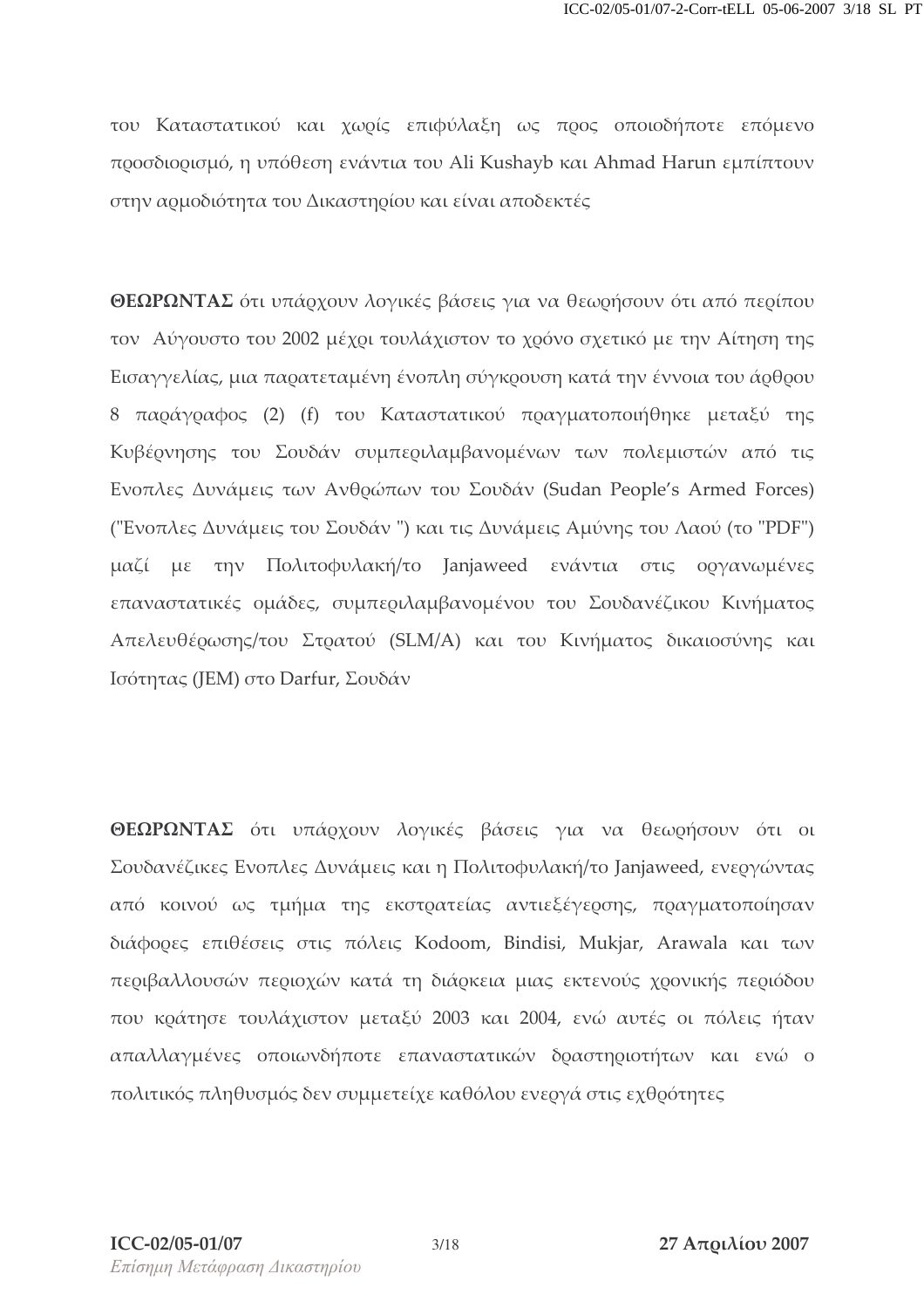**ΘΕΩΡΩΝΤΑΣ** ότι υπάρχουν λογικές βάσεις για να θεωρήσουν ότι κατά τη διάρκεια αυτών των επιθέσεων, οι Σουδανέζικες Ενοπλες Δυνάμεις και η Πολιτοφυλακή /το Janjaweed διέποαξαν διάφοοες εγκληματικές ποάξεις ενάντια στους πολίτες πρώτιστα από τους πληθυσμούς του Fur, Zaghawa και Masalit, μεταξύ του Αυγούστου του 2003 και του Μαρτίου του 2004, δηλαδή δολοφονίες των πολιτών, βιασμών και προσβολές της προσωπικής αξιοπρέπειας των γυναικών και των κοριτσιών, επιθέσεις που κατευθύνθηκαν σκόπιμα ενάντια στους προαναφερθέντες πολιτικούς πληθυσμούς και της καταστροφής της ιδιοκτησίας που ανήκει στους προαναφερθέντες πληθυσμούς και τη λεηλασία των πόλεων

ΘΕΩΡΩΝΤΑΣ ότι υπάρχουν λογικές βάσεις για να θεωρήσουν ότι, κατά τη διάρκεια των προαναφερθεισών επιθέσεων, διαπράχτηκαν πολεμικά εγκλήματα τα οποία εμπίπτουν στην αομοδιότητα του Δικαστηοίου σύμφωνα με το άοθοο 8 παράγραφος (2) (γ) (ι), 8 παράγραφος (2) (γ) (II), 8 παράγραφος (2) (ε) (ι), 8 παράγραφος (2) (ε) (β), 8 παράγραφος (2) (ε) (VI), και 8 παράγραφος (2) (ε) (xii) του Καταστατικού, όπως περιγράφεται στην Αίτηση της Εισαγγελίας

**ΘΕΩΡΩΝΤΑΣ** ότι υπάρχουν λογικές βάσεις για να θεωρήσουν ότι οι επιθέσεις που διαπράχτηκαν από τις Σουδανέζικες Ενοπλες Δυνάμεις ή/και την Πολιτοφυλακή/Janjaweed ήταν συστηματικής ή διαδεδομένης φύσης και κατευθύνθηκαν κυρίως ενάντια στους πολίτες από το Fur, Zaghawa και Masalit σύμφωνα με ή σε συνέχεια ενός Κράτους ή μια οργανωτική πολιτική που συνίσταται να επιτεθούν στον πολιτικό πληθυσμό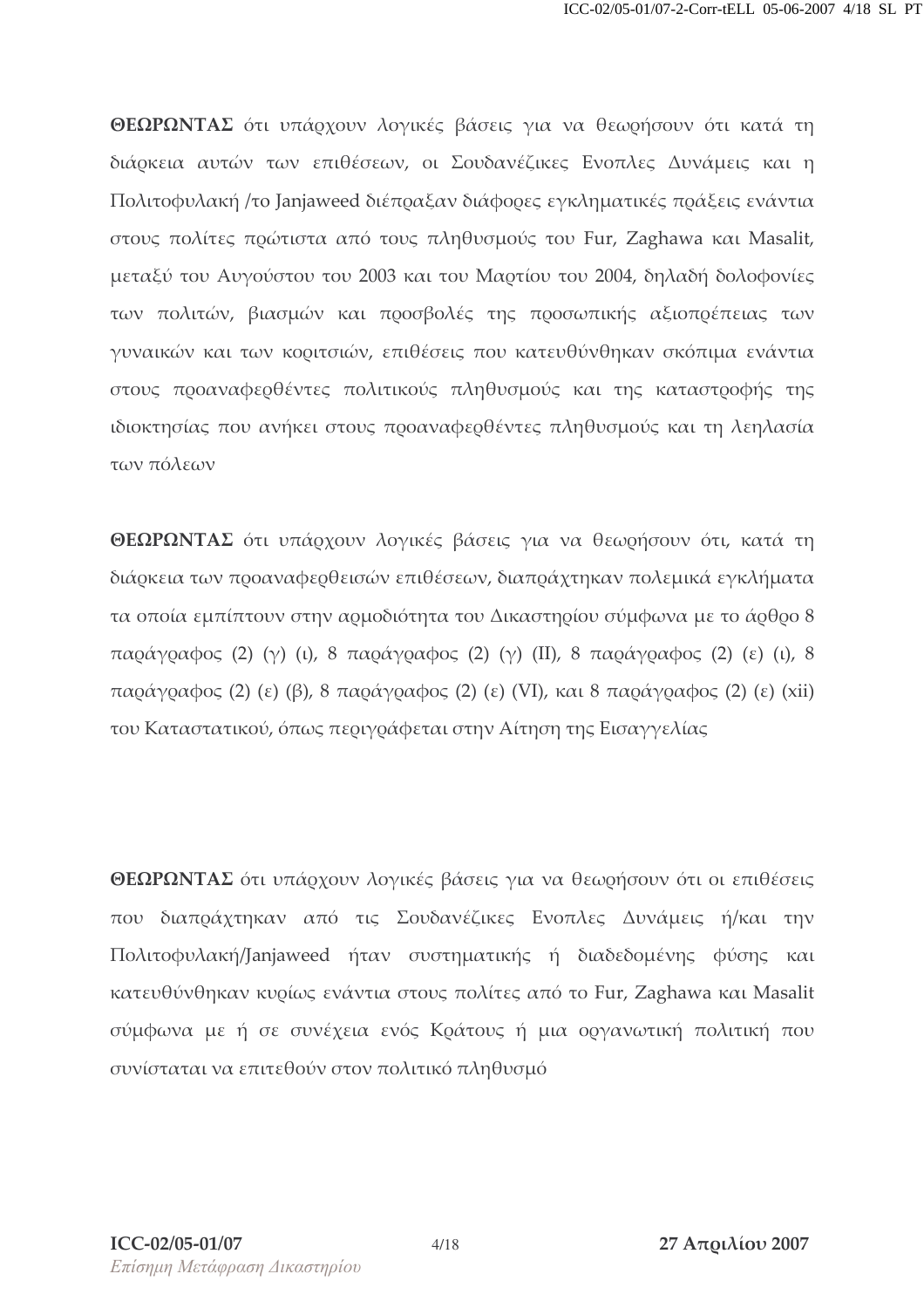**ΘΕΩΡΩΝΤΑΣ** ότι υπάρχουν λογικές βάσεις για να θεωρήσουν ότι, κατά τη διάρκεια αυτών των επιθέσεων, η δίωξη, οι δολοφονίες, οι βίαιες μεταφορές, η φυλάκιση ή η αυστηρή στέρηση της ελευθερίας, οι πράξεις των βασανιστηρίων, οι βιασμοί και άλλες απάνθοωπες ποάξεις επάνω κυοίως στους πολίτες απο το Fur, Zaghawa και Masalit διαποάχτηκαν από τις Σουδανέζικες Ενοπλες Δυνάμεις και την Πολιτοφυλακή/το Janjaweed

**ΘΕΩΡΩΝΤΑΣ** ότι υπάρχουν λογικές βάσεις για να θεωρήσουν ότι, κατά τη διάρκεια των προαναφερθεισών επιθέσεων, διαπράχτηκαν εγκλήματα ενάντια στην ανθοωπότητα τα οποία εμπίπτουν στην αομοδιότητα του Δικαστηοίου σύμφωνα με το άρθρο 7 παράγραφος (1) (α), 7 (1) (δ), 7 (1) (ε), 7 (1) (F), 7 (1) (ζ), 7 (1) (η), και 7 (1) (κ) του Καταστατικού, όπως περιγράφεται στην Αίτηση της Εισαγγελίας

**ΘΕΩΡΩΝΤΑΣ** ότι υπάρχουν λογικές βάσεις για να θεωρήσουν ότι, από ή περίπου απο τον Απρίλιο του 2003 μέχρι ή περίπου μεχρι τον Σεπτέμβριο του 2005, ο Ahmad Harun ο οποίος υπήρξε ως ο Υπουργός του Κράτους για το Εσωτερικό της Κυβέρνησης του Σουδάν ότι, υπό αυτήν τη μορφή, ήταν υπεύθυνος για τη διαχείριση του "Γραφείου Ασφάλειας Darfur" με αυτόν τον τρόπο συντονίζοντας τους διαφορετικούς οργανισμούς της κυβέρνησης που συμμετέχει στην αντιεξέγερση, συμπεριλαμβανομένης της Αστυνομίας, τις Ενοπλες Δυνάμεις, την Υπηρεσία Εθνικής Ασφάλειας και Πληροφοριών και την Πολιτοφυλακή/το Janjaweed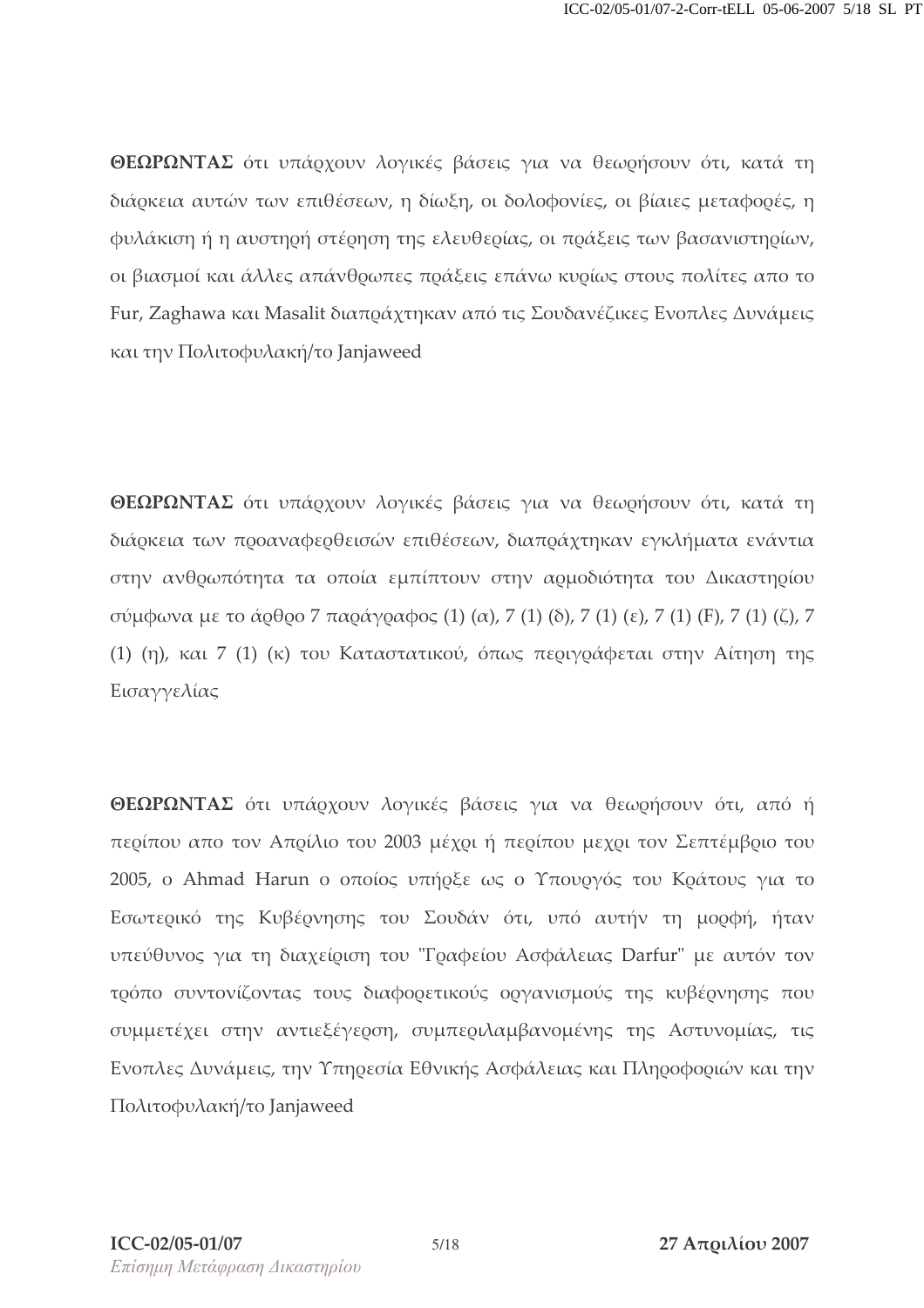**ΘΕΩΡΩΝΤΑΣ** ότι υπάρχουν λογικές βάσεις για να πιστεψουν ότι, λόγω στη θέση του στο γραφείο ασφάλειας Darfur και μέσω του γενικού συντονισμού και της προσωπικής συμμετοχής του στις βασικές δραστηριότητες των επιτροπών ασφάλειας, δηλαδή η στρατολόγηση, ο εξοπλισμός και η χρηματοδότηση της πολιτοφυλακής/το Janjaweed στο Darfur, ο Ahmad Harun συνέβαλε σκόπιμα στην επιτροπή των προαναφερθέντων εγκλημάτων, ότι η συμβολή του θα προήγε το κοινό σχέδιο που πραγματοποιείται από τις σουδανέζικες οπλισμένες δυνάμεις και την πολιτοφυλακή/το Janjaweed, οι οποίες αποτελέσθηκαν από να επιτεθούν στους πολιτικούς πληθυσμούς στο Darfur

**ΘΕΩΡΩΝΤΑΣ** ότι υπάρχουν λογικές βάσεις για να θεωρήσουν ότι Ahmad Harun, δυνάμει της ποοαναφεοθείσας θέσης του, είχε τη γνώση των εγκλημάτων που διαπράχτηκαν ενάντια στον πολιτικό πληθυσμό και των μεθόδων που χοησιμοποιήθηκαν από την Πολιτοφυλακή/το Janjaweed και αυτός στις δημόσιες ομιλίες του Ahmad Harun όχι μόνο κατέδειξε ότι ήξερε ότι η Πολιτοφυλακή/το Janjaweed επιτιθόταν στους πολίτες και λεηλατούσε τις πόλεις και τα χωριά, αλλά και ενθάρουνε προσωπικά την επιτροπή τέτοιων παράνομων πράξεων

**ΘΕΩΡΩΝΤΑΣ** ότι, για όλους τους προαναφερθέντες λόγους υπάρχουν λογικές βάσεις για να θεωρήσουν ότι ο Ahmad Harun είναι ποινικά αρμόδιος σύμφωνα με το άρθρο 25 παράγραφος (3) (α) και 25 (3) (δ) του Καταστατικού για την διεποαξη εγκλημάτων ενάντια στην ανθοωπότητας και εγκλήματα πολέμου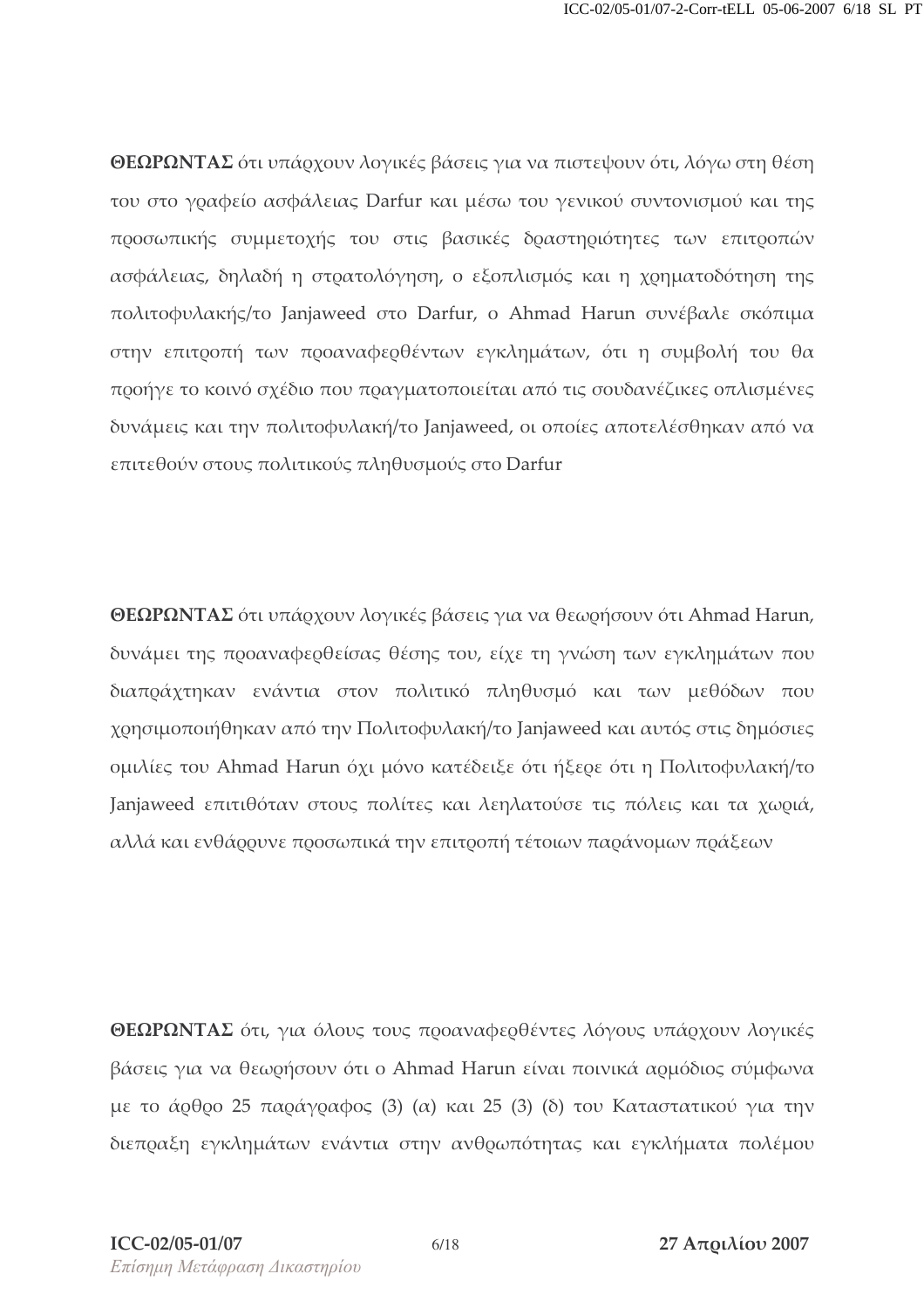όπως συγκεκριμένα αναφέρεται στους ακόλουθους λόγους, όπως παρουσιάζεται στην Αίτηση της Εισαγγελίας:

#### $\Lambda$ όνος 1

### (Δίωξη στα χωριά Kodoom και τις περιβάλλουσες περιοχές που αποτελούν έγκλημα ενάντια στην ανθρωπότητα)

Από τις ή περίπου απο τις 15 Αυγούστου 2003 μέχρι ή περίπου μέχρι 31 Αυγούστου 2003, ο **Ahmad Harun**, ως μέρος μιας ομάδας προσώπων που ενεργούν με έναν κοινό σκοπό, συνέβαλε στη δίωξη κυρίως του πληθυσμού Fur των χωριών Kodoom και των περιβαλλουσών περιοχών πράξεων δολοφονίας, επίθεση εναντίων του πολιτικού πληθυσμού, καταστροφή της ιδιοκτησίας και τη βίαια μεταφορά (άρθρα 7 (λ) (χ) και 25 (3) (δ) του Καταστατικού)

#### $\Lambda$ όγος 2

(Δολοφονία των πολιτών στα χωριά Kodoom και τις περιβάλλουσες περιοχές που αποτελούν έγκλημα ενάντια στην ανθρωπότητα)

Απο τις ή περίπου απο τις 15 Αυγούστου 2003, ο **Ahmad Harun**, ως μέρος μιας ομάδας προσώπων που ενεργούν με έναν κοινό σκοπό, συνέβαλε στη δολοφονία των πολιτών κυρίως του πληθυσμού Fur των χωριών Kodoom και των περιβαλλουσών περιοχών (άρθρα 7 (1) (α) και 25 (3) (δ) του Καταστατικού)

#### $\Lambda$ όγος 3

(Δολοφονία των πολιτών στα χωριά Kodoom και τις περιβάλλουσες περιοχές που αποτελούν πολεμικό έγκλημα)

Απο τις ή περίπου απο τις 15 Αυγούστου 2003, ο **Ahmad Harun**, ως μέρος μιας ομάδας προσώπων που ενεργούν με έναν κοινό σκοπό, συνέβαλε στη δολοφονία των πολιτών κυρίως του πληθυσμού Fur των χωριών Kodoom και των περιβαλλουσών περιοχών, ενώ εκείνοι οι πολίτες δεν συμμετείχαν κανένα ενεογά στις εχθοότητες (άοθοα 8 (2) (γ) (ι) και 25 (3) (δ) του Καταστατικού)

### Λόγος 4

### (Δολοφονία των πολιτών στα χωριά Kodoom και τις περιβάλλουσες περιοχές που αποτελούν έγκλημα ενάντια στην ανθρωπότητα)

Απο τις ή περίπου απο τις 31 Αυγούστου 2003 ο **Ahmad Harun**, ως τμήμα μιας ομάδας προσώπων που ενεργούν με έναν κοινό σκοπό, συνέβαλε στη δολοφονία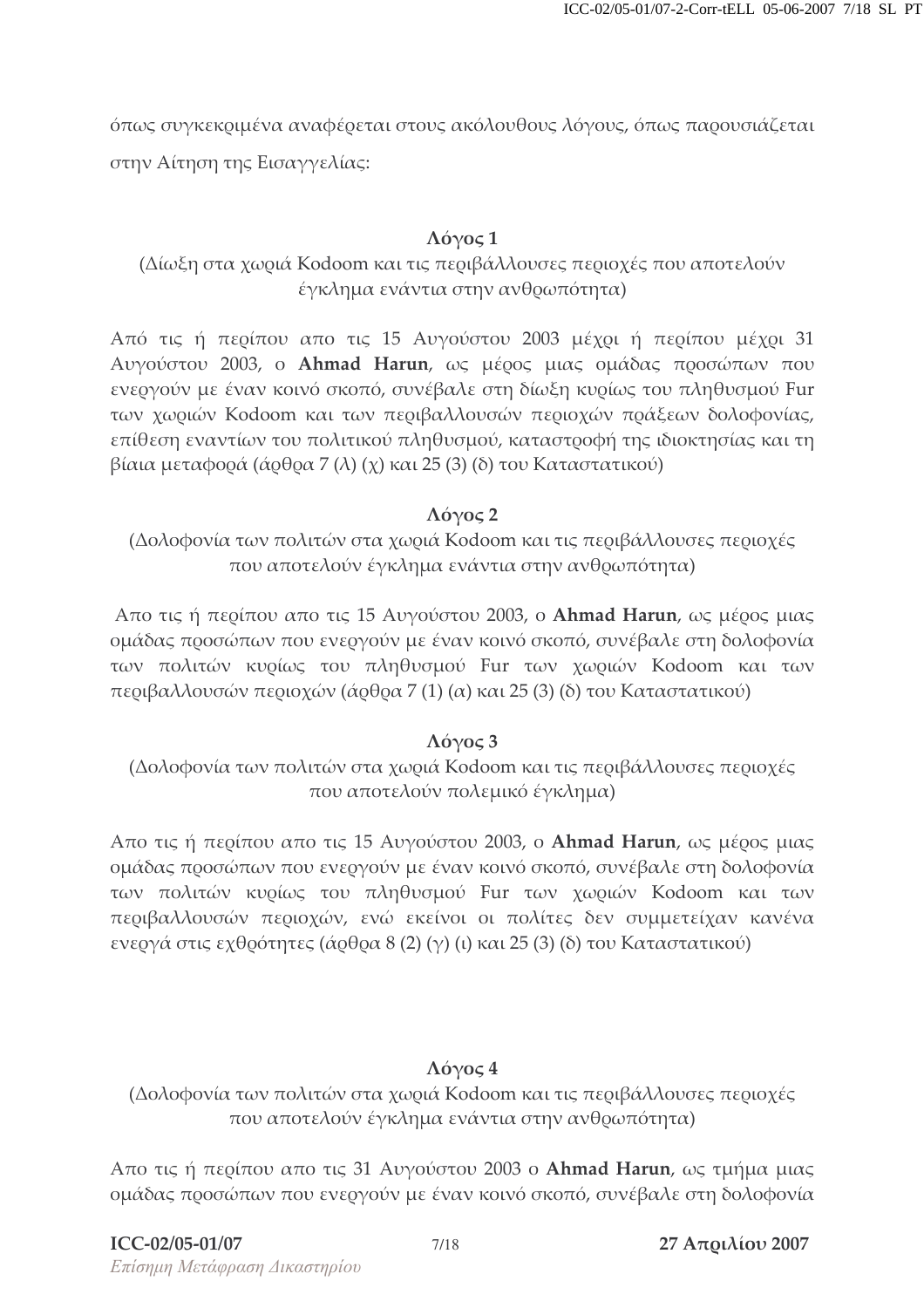των πολιτών κυρίως του πληθυσμού Fur των χωριών Kodoom και των περιβαλλουσών περιοχών (άρθρα 7 (1) (α) και 25 (3) (δ) του Καταστατικού)

### $\Lambda$ όγος 5

(Δολοφονία των πολιτών στα χωριά Kodoom και τις περιβάλλουσες περιοχές που αποτελούν πολεμικό έγκλημα)

Απο τις ή περίπου απο τις 31 Αυγούστου 2003 ο **Ahmad Harun**, ως τμήμα μιας ομάδας προσώπων που ενεργούν με έναν κοινό σκοπό, συνέβαλε στη δολοφονία των πολιτών κυρίως του πληθυσμού Fur των χωριών Kodoom και των περιβαλλουσών περιοχών, ενώ εκείνοι οι πολίτες δεν συμμετείχαν κανένα ενεογά στις εχθοότητες (άοθοα 8 (2) (γ) (ι) και 25 (3) (δ) του Καταστατικού)

#### Λόγος 6

(Επιθέσεις ενάντια στον πολιτικό πληθυσμό στα χωριά Kodoom και τις περιβάλλουσες περιοχές που αποτελούν πολεμικό έγκλημα)

Απο τις ή περίπου απο τις 15 Αυγούστου 2003 μέχρι ή περίπου τις 31 Αυγούστου 2003, ο **Ahmad Harun**, ως τμήμα μιας ομάδας προσώπων που ενεργούν με έναν κοινό σκοπό, συνέβαλε στην πραγματοποίηση επιθέσεων ενάντια στους πολίτες κυρίως του πληθυσμού Fur των χωριών Kodoom και των περιβαλλουσών περιοχών, και ενάντια στους πολίτες που δεν παίρνουν το άμεσο μέρος στις εχθοότητες (άοθοα 8 (2) (ε) (ι) και 25 (3) (δ) του Καταστατικού)

### Λόγος 8

(Καταστοοφή της ιδιοκτησίας στα χωοιά Kodoom και τις πεοιβάλλουσες πεοιοχές που αποτελούν πολεμικό έγκλημα)

Απο τις ή περίπου απο τις 15 Αυγούστου 2003 μέχρι ή περίπου τις 31 Αυγούστου 2003, ο **Ahmad Harun**, ως τμήμα μιας ομάδας προσώπων που ενεργούν με έναν κοινό σκοπό, συνέβαλε στην καταστροφή της ιδιοκτησίας που άνηκει στους πολίτες κυρίως του πληθυσμού Fur των χωριών Kodoom και των περιβαλλουσών περιοχών, συμπεριλαμβανομένου του καψίματος των σπιτιών (άρθρα 8 (2) (ε) (xii) και 25 (3) (δ) του Καταστατικού)

### $\Lambda$ όγος 9

(Βίαια μεταφορά από τα χωριά Kodoom και τις περιβάλλουσες περιοχές που αποτελούν έγκλημα ενάντια στην ανθρωπότητα)

Απο τις ή περίπου απο τις 15 Αυγούστου 2003 μέχρι ή περίπου τις 31 Αυγούστου 2003, ο **Ahmad Harun**, ως τμήμα μιας ομάδας προσώπων που ενεργούν με έναν κοινό σκοπό, συνέβαλε στη βίαια μεταφορά περίπου 20.000 κυρίως πολίτες Fur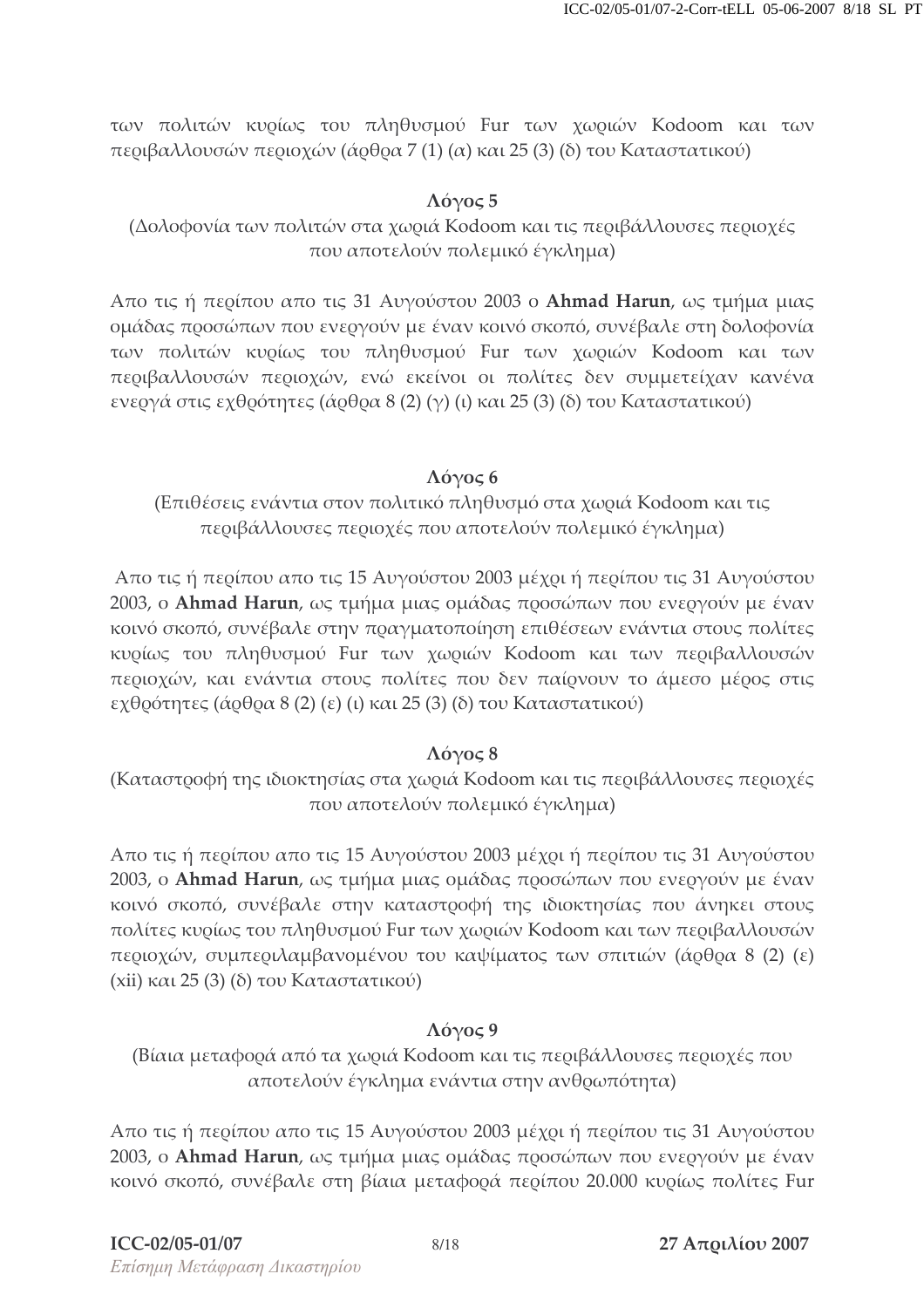από τα χωριά Kodoom και τις περιβάλλουσες περιοχές, με συνέπεια τη ερήμωση των χωριών (άρθρα 7 (1) (δ) και 25 (3) (δ) του Καταστατικού)

#### $\Lambda$ όγος 10

(Δίωξη στην πόλη Bindisi και τις περιβάλλουσες περιοχές που αποτελούν έγκλημα ενάντια στην ανθρωπότητα)

Απο τις ή περίπου απο τις 15 Αυγούστου 2003, ο **Ahmad Harun**, ως τμήμα μιας ομάδας προσώπων που ενεργούν με έναν κοινό σκοπό, συνέβαλε στη δίωξη κυρίως του πληθυσμού Fur της πόλης Bindisi και των περιβαλλουσών περιοχών, με πράξεις δολοφονίας, βιασμού, επίθεσης του πολιτικού πληθυσμού, απάνθοωπων ποάξεων, λεηλασίας, καταστοοφής της ιδιοκτησίας και βίαιας μεταφοράς του πληθυσμού (άρθρα 7 (λ) (χ) και 25 (3) (δ) του Καταστατικού)

#### $\Lambda$ όγος 11

(Δολοφονία των πολιτών στην πόλη Bindisi και τις περιβάλλουσες περιοχές που αποτελούν έγκλημα ενάντια στην ανθρωπότητα)

Απο τις ή περίπου απο τις 15 Αυγούστου 2003, ο **Ahmad Harun**, ως τμήμα μιας ομάδας προσώπων που ενεργούν με έναν κοινό σκοπό, συνέβαλε στη δολοφονία πάνω από 100 πολιτών κυρίως του πληθυσμού Fur της πόλης Bindisi και των περιβαλλουσών περιοχών (άρθρα 7 (1) (α) και 25 (3) (δ) του Καταστατικού)

#### $\Lambda$ όγος 12

(Δολοφονία των πολιτών στην πόλη Bindisi και τις περιβάλλουσες περιοχές που αποτελούν πολεμικό έγκλημα)

Απο τις ή περίπου απο τις 15 Αυγούστου 2003, ο **Ahmad Harun**, ως τμήμα μιας ομάδας προσώπων που ενεργούν με έναν κοινό σκοπό, συνέβαλε στη δολοφονία πάνω από 100 πολιτών κυρίως του πληθυσμού Fur της πόλης Bindisi και των περιβαλλουσών περιοχών ενώ εκείνοι οι πολίτες δεν συμμετείχαν ενεργά στις εχθοότητες (άοθοα 8 (2) (γ) (ι) και 25 (3) (δ) του Καταστατικού)

#### $\Lambda$ óyoς 13

(Βιασμός στην πόλη Bindisi και τις περιβάλλουσες περιοχές που αποτελούν έγκλημα ενάντια στην ανθρωπότητα)

Απο τις ή περίπου απο τις 15 Αυγούστου 2003, ο **Ahmad Harun**, ως τμήμα μιας ομάδας προσώπων που ενεργούν με έναν κοινό σκοπό, συνέβαλε στο βιασμό των γυναικών και των κοριτσιών κυρίως του πληθυσμού Fur της πόλης Bindisi και των περιβαλλουσών περιοχών (άρθρα 7 (1) (ζ) και 25 (3) (δ) του Καταστατικού)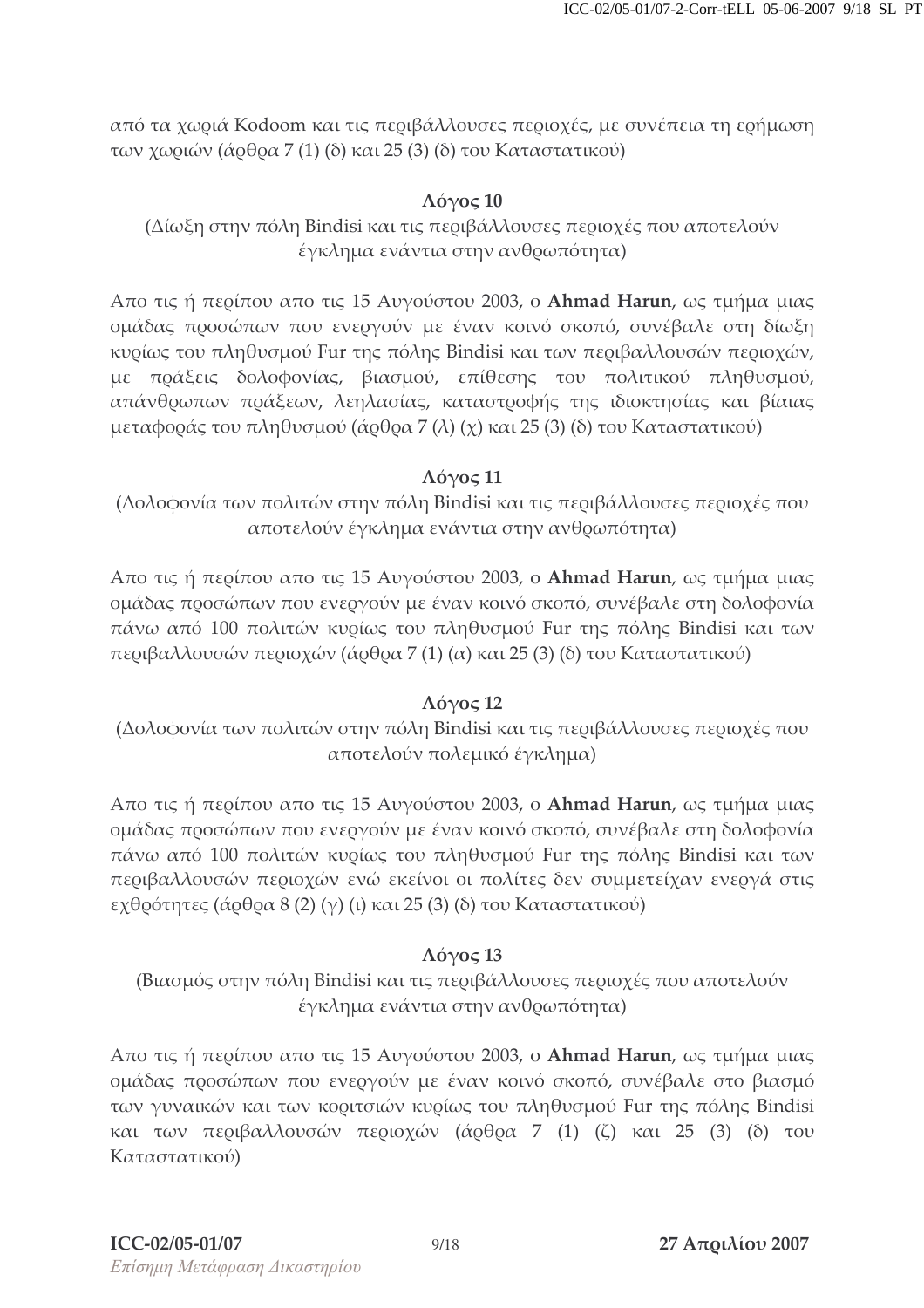### $\Lambda$ όγος 14

(Βιασμός στην πόλη Bindisi και τις περιβάλλουσες περιοχές που αποτελούν πολεμικό έγκλημα)

Απο τις ή περίπου απο τις 15 Αυγούστου 2003, ο **Ahmad Harun**, ως τμήμα μιας ομάδας προσώπων που ενεργούν με έναν κοινό σκοπό, συνέβαλε στο βιασμό των γυναικών και των κοριτσιών κυρίως του πληθυσμού Fur της πόλης Bindisi και των περιβαλλουσών περιοχών (άρθρα 8 (2) (ε) (VI) και 25 (3) (δ) του Καταστατικού)

### $\Lambda$ όγος 15

(Επιθέσεις ενάντια στον πολιτικό πληθυσμό στην πόλη Bindisi και τις περιβάλλουσες περιοχές που αποτελούν πολεμικό έγκλημα)

Απο τις ή περίπου απο τις 15 Αυγούστου 2003, ο **Ahmad Harun**, ως τμήμα μιας ομάδας προσώπων που ενεργούν με έναν κοινό σκοπό, συνέβαλε στην πραγματοποίησητων επιθέσεων ενάντια στους πολίτες κυρίως του πληθυσμού Fur της πόλης Bindisi και των περιβαλλουσών περιοχών, ενώ εκείνοι οι πολίτες δεν έπαιρναν άμεσα μέρος στις εχθρότητες (άρθρα 8 (2) (ε) (ι) και 25 (3) (δ) του Καταστατικού)

### $\Lambda$ όγος 17

(Απάνθοωπες ποάξεις στην πόλη Bindisi που αποτελεί έγκλημα ενάντια στην ανθρωπότητα)

Απο τις ή περίπου απο τις 15 Αυγούστου 2003, ο **Ahmad Harun**, ως τμήμα μιας ομάδας προσώπων που ενεργούν με έναν κοινό σκοπό, συνέβαλε στην επιβολή μεγάλων βασσάνων, σοβαρών σωματικών τραυματισμών ή τραυματισμό της ψυχικής ή φυσικής υγείας μέσω απάνθρωπων πράξεων ενάντια στους πολίτες κυρίως του πληθυσμού Fur της πόλης Bindisi και των περιβαλλουσών περιοχών συμπεριλαμβανομένου της απάνθρωπης πράξης του πυροβολισμού, με συνέπεια το σοβαρό τραυματισμό (άρθρα 7 (λ) (Κ) και 25 (3) (δ) του Καταστατικού)

### $Λ$ όγος 18

(Λεηλατώντας στην πόλη Bindisi και τις περιβάλλουσες περιοχές που αποτελούν πολεμικό έγκλημα)

Απο τις ή περίπου απο τις 15 Αυγούστου 2003, ο **Ahmad Harun**, ως τμήμα μιας ομάδας προσώπων που ενεργούν με έναν κοινό σκοπό, συνέβαλε στη λεηλασία της ιδιοκτησίας που ανήκει στους πολίτες κυρίως του πληθυσμού Fur της πόλης Bindisi και των περιβαλλουσών περιοχών, συμπεριλαμβανομένης της λεηλασίας της οικιακής ιδιοκτησίας (άρθρα 8 (2) (ε) (β) και 25 (3) (δ) του Καταστατικού)

### **ICC**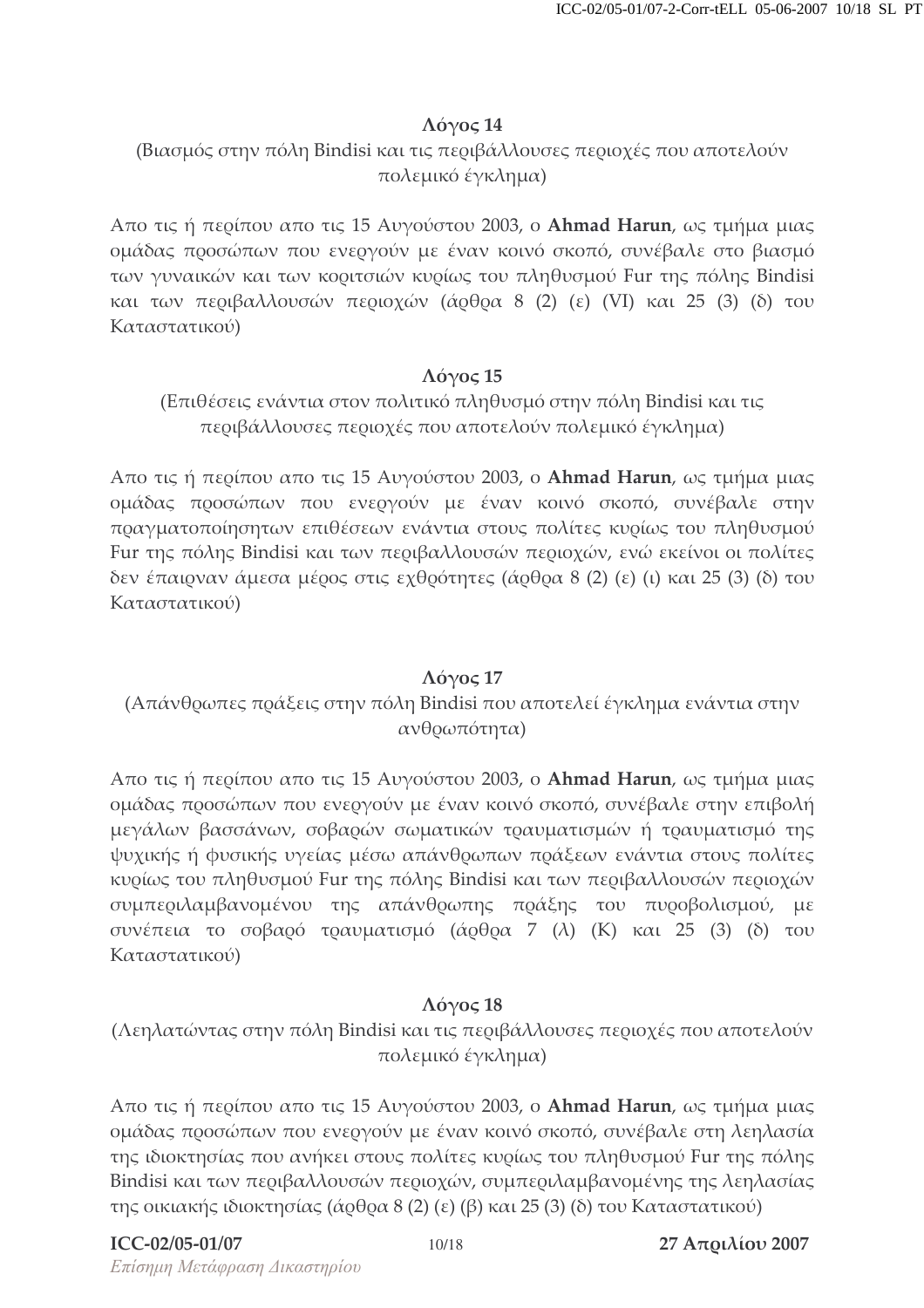#### $\Lambda$ όγος 19

(Καταστοοφή της ιδιοκτησίας στην πόλη Bindisi και τις πεοιβάλλουσες πεοιοχές που αποτελούν πολεμικό έγκλημα)

Απο τις ή περίπου απο τις 15 Αυγούστου 2003, ο **Ahmad Harun**, ως τμήμα μιας ομάδας προσώπων που ενεργούν με έναν κοινό σκοπό, συνέβαλε στην καταστροφή της ιδιοκτησίας που ανήκει στους πολίτες κυρίως του πληθυσμού Fur της πόλης Bindisi και των περιβαλλουσών περιοχών, συμπεριλαμβανομένου του καψίματος των αποθηκων τροφίμων, το μουσουλμανικό τέμενος και τις κατοικίες της περιοχής (άρθρα 8 (2) (ε) (xii) και 25 (3) (δ) του Καταστατικού)

### $\Lambda$ όγος 20

(Βίαια μεταφορά από την πόλη Bindisi και τις περιβάλλουσες περιοχές που αποτελούν έγκλημα ενάντια στην ανθρωπότητα)

Απο τις ή περίπου απο τις 15 Αυγούστου 2003, ο **Ahmad Harun**, ως τμήμα μιας ομάδας προσώπων που ενεργούν με έναν κοινό σκοπό, συνέβαλε στη βίαια μεταφορά περίπου 34.000 πολιτών κυρίως του πληθυσμού Fur από την πόλη Bindisi και τις περιβάλλουσες περιοχές, με συνέπεια την ερήμωση της πόλης (άρθρα 7 (1) (δ) και 25 (3) (δ) του Καταστατικού)

#### Λόγος 21

(Δίωξη στην πόλη Mukjar και τις περιβάλλουσες περιοχές που αποτελούν έγκλημα ενάντια στην ανθρωπότητα)

Μεταξύ του Αυγούστου του 2003 και του Μαρτίου του 2004, ο **Ahmad Harun**, ως τμήμα μιας ομάδας προσώπων που ενεργούν με έναν κοινό σκοπό, συνέβαλε στη δίωξη κυρίως του πληθυσμού Fur της πόλης Mukjar και των περιβαλλουσών περιοχών με πράξεις δολοφονίας, επίθεση αναντίον του πολιτικού πληθυσμού, τη φυλάκιση ή την αυστηρή στέρηση της ελευθερίας, των βασανιστηρίων, της λεηλασίας και της καταστροφής της ιδιοκτησίας (άρθρα 7 (1) (η) και 25 (3) (δ) του Καταστατικού)

#### $\Lambda$ όγος 22

(Δολοφονία των ατόμων στην πόλη Mukjar και τις περιβάλλουσες περιοχές που αποτελούν έγκλημα ενάντια στην ανθρωπότητα)

Μεταξύ του Σεπτεμβρίου του 2003 και του Οκτωβρίου του 2003, και ο **Ahmad Harun**, ως τμήμα μιας ομάδας προσώπων που ενεργούν με έναν κοινό σκοπό, συνέβαλε στη δολοφονία τουλάχιστον 20 ατόμων κυρίως του πληθυσμού Fur της πόλης Mukjar και των περιβαλλουσών περιοχών (άρθρα 7 (1) (α) και 25 (3) (δ) του Καταστατικού)

#### **ICC**

Επίσημη Μετάφραση Δικαστηρίου -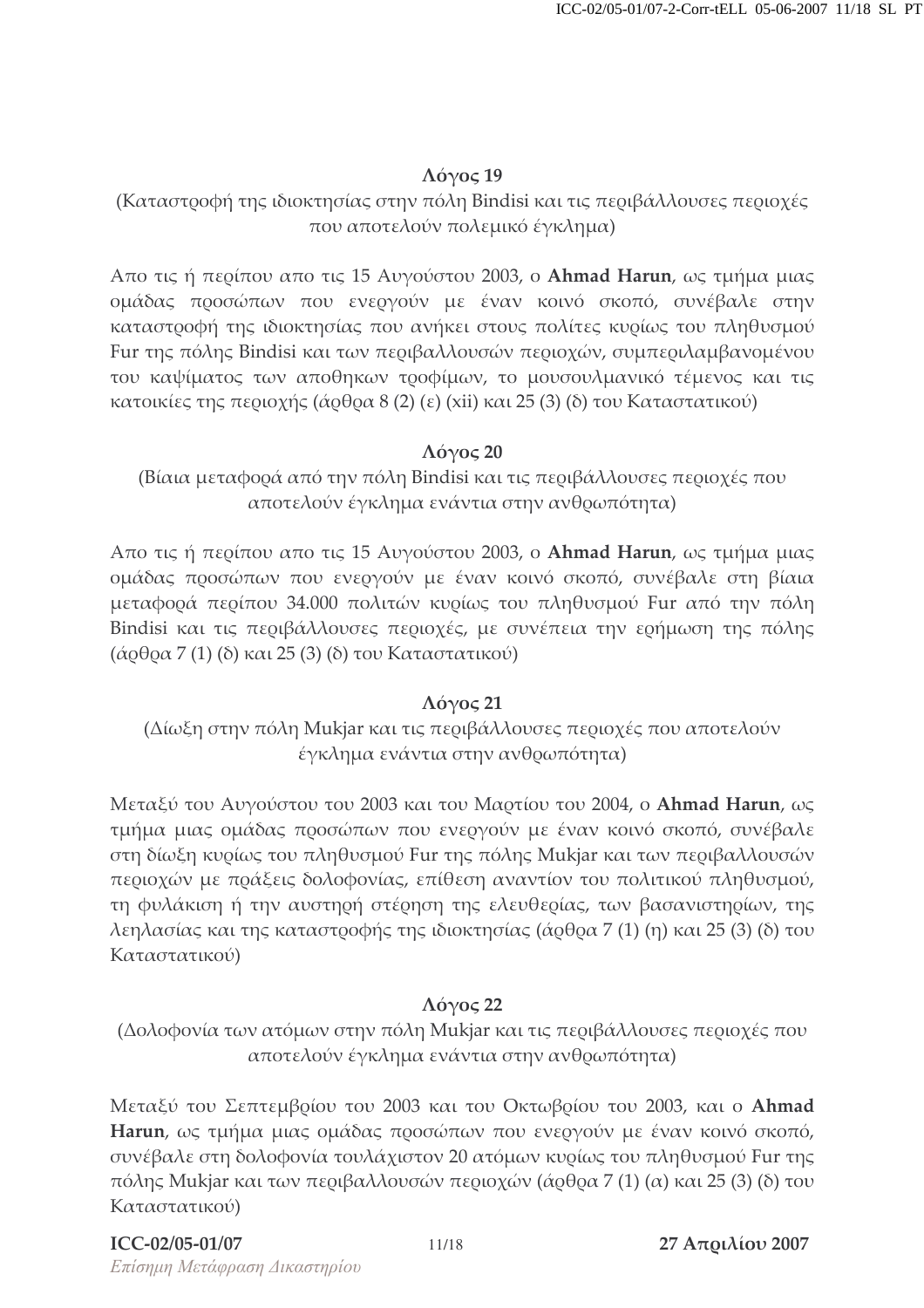#### $\Lambda$ Ó $\gamma$ O $\varsigma$  23

### (Δολοφονία των ατόμων στην πόλη Mukjar και τις περιβάλλουσες περιοχές που αποτελούν πολεμικό έγκλημα)

Μεταξύ του Σεπτεμβρίου του 2003 και του Οκτωβρίου του 2003, ο **Ahmad Harun**, ως τμήμα μιας ομάδας προσώπων που ενεργούν με έναν κοινό σκοπό, συνέβαλε στη δολοφονία τουλάχιστον 20 ατόμων κυρίως του πληθυσμού Fur της πόλης Mukjar και των περιβαλλουσών περιοχών ενώ εκείνα τα άτομα δεν συμμετείχαν ενεογά στις εχθοότητες (άοθοα 8 (2) (γ) (ι) και 25 (3) (δ) του Καταστατικού)

#### $\Lambda$ όγος 24

(Δολοφονία των ατόμων στην πόλη Mukjar και τις περιβάλλουσες περιοχές που αποτελούν έγκλημα ενάντια στην ανθρωπότητα)

Τον ή περίπου τον Δεκέμβριο του 2003, ο **Ahmad Harun**, ως τμήμα μιας ομάδας προσώπων που ενεργούν με έναν κοινό σκοπό, συνέβαλε στη δολοφονία τουλάχιστον 21 ατόμων κυρίως του πληθυσμού Fur της πόλης Mukjar και των περιβαλλουσών περιοχών (άρθρα 7 (1) (α) και 25 (3) (δ) του Καταστατικού)

### $\Lambda$ όγος 26

(Δολοφονία των ατόμων στην πόλη Mukjar και τις περιβάλλουσες περιοχές που αποτελούν πολεμικό έγκλημα)

Τον ή περίπου τον Δεκέμβριο του 2003, ο **Ahmad Harun**, ως τμήμα μιας ομάδας προσώπων που ενεργούν με έναν κοινό σκοπό, συνέβαλε στη δολοφονία τουλάχιστον 21 ατόμων κυρίως του πληθυσμού Fur της πόλης Mukjar και των περιβαλλουσών περιοχών ενώ εκείνα τα άτομα δεν συμμετείχαν ενεργά στις εχθοότητες (άοθοα 8 (2) (γ) (ι) και 25 (3) (δ) του Καταστατικού)

### $Λ$ όγος 28

(Δολοφονία των ατόμων στην πόλη Mukjar και τις περιβάλλουσες περιοχές που αποτελούν έγκλημα ενάντια στην ανθρωπότητα)

Τον ή περίπου τον Δεκέμβριο του 2003, ο **Ahmad Harun** διάπραξε, μαζί με άλλους, τη δολοφονία τουλάχιστον 21 ατόμων κυρίως του πληθυσμού Fur της πόλης Mukjar και των περιβαλλουσών περιοχών ενώ εκείνα τα άτομα δεν συμμετείχαν ενεογά στις εχθοότητες, μεταφέοοντάς τους κάτω από την οπλισμένη φοουοά στον τόπο εκτέλεσής τους (άοθοα 7 (α) και 25 (3) (δ) του Καταστατικού)

### $\Lambda$ όγος 31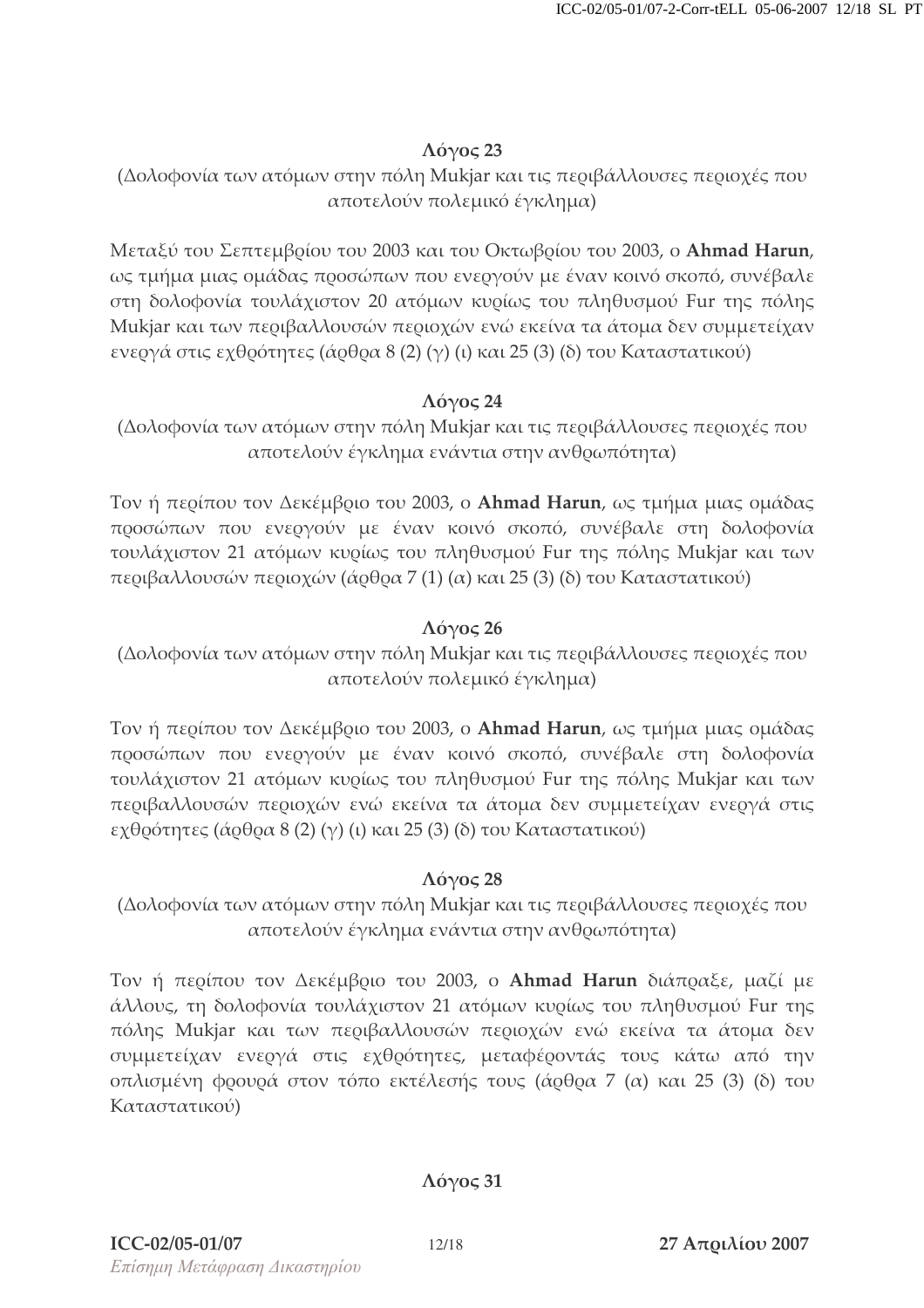(Δολοφονία των ατόμων στην πόλη Mukjar και τις περιβάλλουσες περιοχές που αποτελούν πολεμικό έγκλημα)

Τον ή περίπου τον Μάρτιο του 2004, ο **Ahmad Harun**, διάπραξε, μαζί με άλλους, τη δολοφονία τουλάχιστον 32 ατόμων κυρίως του πληθυσμού Fur της πόλης Mukjar και των περιβαλλουσών περιοχών ενώ εκείνα τα άτομα δεν συμμετείχαν ενεογά στις εχθοότητες, μεταφέοοντάς τους κάτω από την οπλισμένη φοουοά στον τόπο εκτέλεσής τους (άρθρα 8 (2) (γ) (ι) και 25 (3) (α) του Καταστατικού)

#### $\Lambda$ όγος 32

(Επιθέσεις ενάντια στον πολιτικό πληθυσμό στην πόλη Mukjar και τις περιβάλλουσες περιοχές που αποτελούν πολεμικό έγκλημα)

Μεταξύ του Αυγούστου του 2003 και του Μαρτίου του 2004, ο **Ahmad Harun**, ως τμήμα μιας ομάδας προσώπων που ενεργούν με έναν κοινό σκοπό, συνέβαλε στην επιτροπή των επιθέσεων ενάντια στους πολίτες κυρίως του πληθυσμού Fur της πόλης Mukjar και των περιβαλλουσών περιοχών και ενάντια στους πολίτες που δεν έπαιρναν άμεσα μέρος στις εχθρότητες (άρθρα 8 (2) (ε) (ι) και 25 (3) (δ) του Καταστατικού)

### $\Lambda$ όγος 34

(Φυλάκιση ή αυστηρή στέρηση της ελευθερίας στην πόλη Mukjar και τις περιβάλλουσες περιοχές που αποτελούν έγκλημα ενάντια στην ανθρωπότητα)

Αρχίζοντας ή περίπου απο τον Αύγουστο του 2003, ο **Ahmad Harun**, ως τμήμα μιας ομάδας προσώπων που ενεργούν με έναν κοινό σκοπό, συνέβαλε στη φυλάκιση ή την αυστηρή στέρηση της φυσικής ελευθερίας τουλάχιστον 400 πολιτών κυρίως του πληθυσμού Fur της πόλης Mukjar και των περιβαλλουσών περιοχών (άρθρα 7 (1) (ε) και 25 (3) (δ) του Καταστατικού)

### $\Lambda$ όγος 35

(Βασανιστήρια στην πόλη Mukjar και τις περιβάλλουσες περιοχές που αποτελούν ένα έγκλημα ενάντια στην ανθρωπότητα)

Αρχίζοντας ή περίπου απο τον Αύγουστο του 2003, ο **Ahmad Harun**, ως τμήμα μιας ομάδας προσώπων που ενεργούν με έναν κοινό σκοπό, συνέβαλε στα βασανιστήρια τουλάχιστον 60 πολιτών κυρίως του πληθυσμού Fur της πόλης Mukjar και των περιβαλλουσών περιοχών (άρθρο 7 παράγραφος (1) (F) και 25 (3) (δ) του Καταστατικού)

#### $\Lambda$ όγος 36

(Λεηλασίες στην πόλη Mukjar και τις περιβάλλουσες περιοχές που αποτελούν πολεμικό έγκλημα)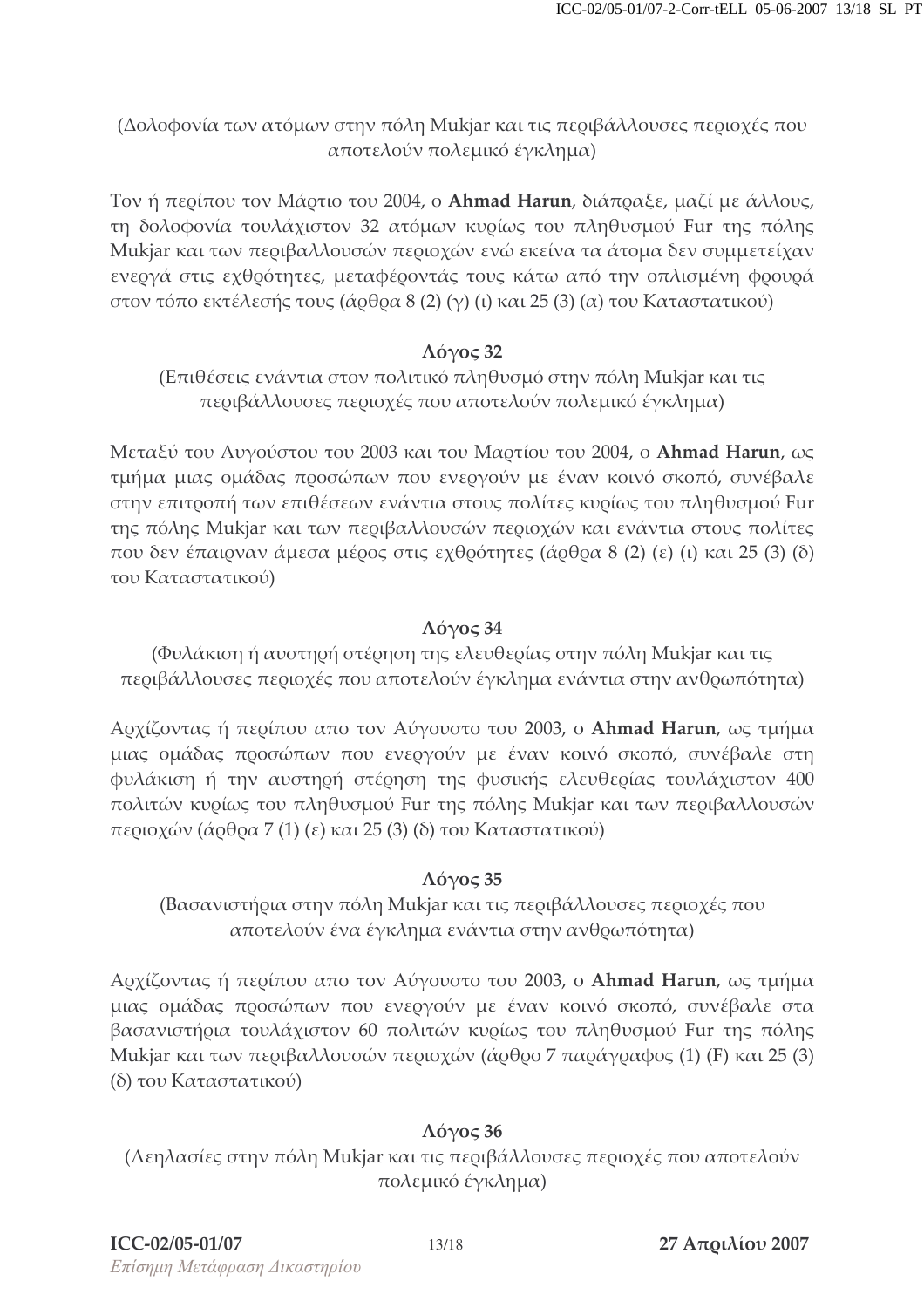Μεταξύ του Αυγούστου του 2003 και του Μαρτίου του 2004, ο **Ahmad Harun**, ως τμήμα μιας ομάδας προσώπων που ενεργούν με έναν κοινό σκοπό, συνέβαλε στη λεηλασία της ιδιοκτησίας που ανήκει κυρίως του πληθυσμού Fur της πόλης Mukjar και των περιβαλλουσών περιοχών συμπεριλαμβανομένης της λεηλασίας των καταστημάτων, των σπιτιών και των ζωων (άρθρα 8 (2) (ε) (β) και 25 (3) (δ) του Καταστατικού)

#### $\Lambda$ όγος 37

# (Λεηλασίες στην πόλη Mukjar και τις περιβάλλουσες περιοχές που αποτελούν ένα πολεμικό έγκλημα)

Μεταξύ ή περίπου στις 3 Αυγούστου 2003 και 10 Αυγούστου 2003, ο **Ahmad Harun** προκάλεσαν την διάπραξη λεηλασίας της ιδιοκτησίας που ανήκει κυρια στον πληθυσμό Fur της πόλης Mukjar και των περιβαλλουσών περιοχών συμπεριλαμβανομένης της λεηλασίας των καταστημάτων, των σπιτιών και του ζωικού κεφαλαίου (άρθρα 8 (2) (γ) (β) και 25 (3) (β) του καταστατικού)

### $\Lambda$ όγος 38

(Καταστοοφή της ιδιοκτησίας στην πόλη Mukjar και τις πεοιβάλλουσες πεοιοχές που αποτελούν πολεμικό έγκλημα)

Μεταξύ του Αυγούστου του 2003 και του Μαρτίου του 2004, ο **Ahmad Harun**, ως τμήμα μιας ομάδας προσώπων που ενεργούν με έναν κοινό σκοπό, συνέβαλε στην καταστροφή της ιδιοκτησίας που ανήκει κυρίως του πληθυσμού Fur της πόλης Mukjar και των περιβαλλουσών περιοχών, συμπεριλαμβανομένου του καψίματος των κατοικιών και της καταστροφής των συγκομιδών και των αγροκτημάτων (άρθρα 8 (2) (ε) (xii) και 25 (3) (δ) του Καταστατικού)

### $\Lambda$ <sub>Ó</sub> $\gamma$ o $\varsigma$  39

(Δίωξη στην πόλη Arawala και τις περιβάλλουσες περιοχές που αποτελούν έγκλημα ενάντια στην ανθρωπότητα)

Τον ή περίπου τον Δεκέμβριο του 2003, ο **Ahmad Harun**, ως τμήμα μιας ομάδας προσώπων που ενεργούν με έναν κοινό σκοπό, συνέβαλε στη δίωξη κυρίως του πληθυσμού Fur της πόλης Arawala και των περιβαλλουσών περιοχών, με ποάξεις δολοφονίας, βιασμού, επίθεση εναντίον του πολιτικού πληθυσμού, των προσβολών επάνω στην προσωπική αξιοπρέπεια, των απάνθρωπων πράξεων, της λεηλασίας, της καταστροφής της ιδιοκτησίας και της βίαιας μεταφοράς του πληθυσμού (άρθρα 7 (1) (η) και 25 (3) (δ) του Καταστατικού)

# $\Lambda$ όγος 40

(Δολοφονία των πολιτών στην πόλη Arawala και τις περιβάλλουσες περιοχές που αποτελούν έγκλημα ενάντια στην ανθρωπότητα)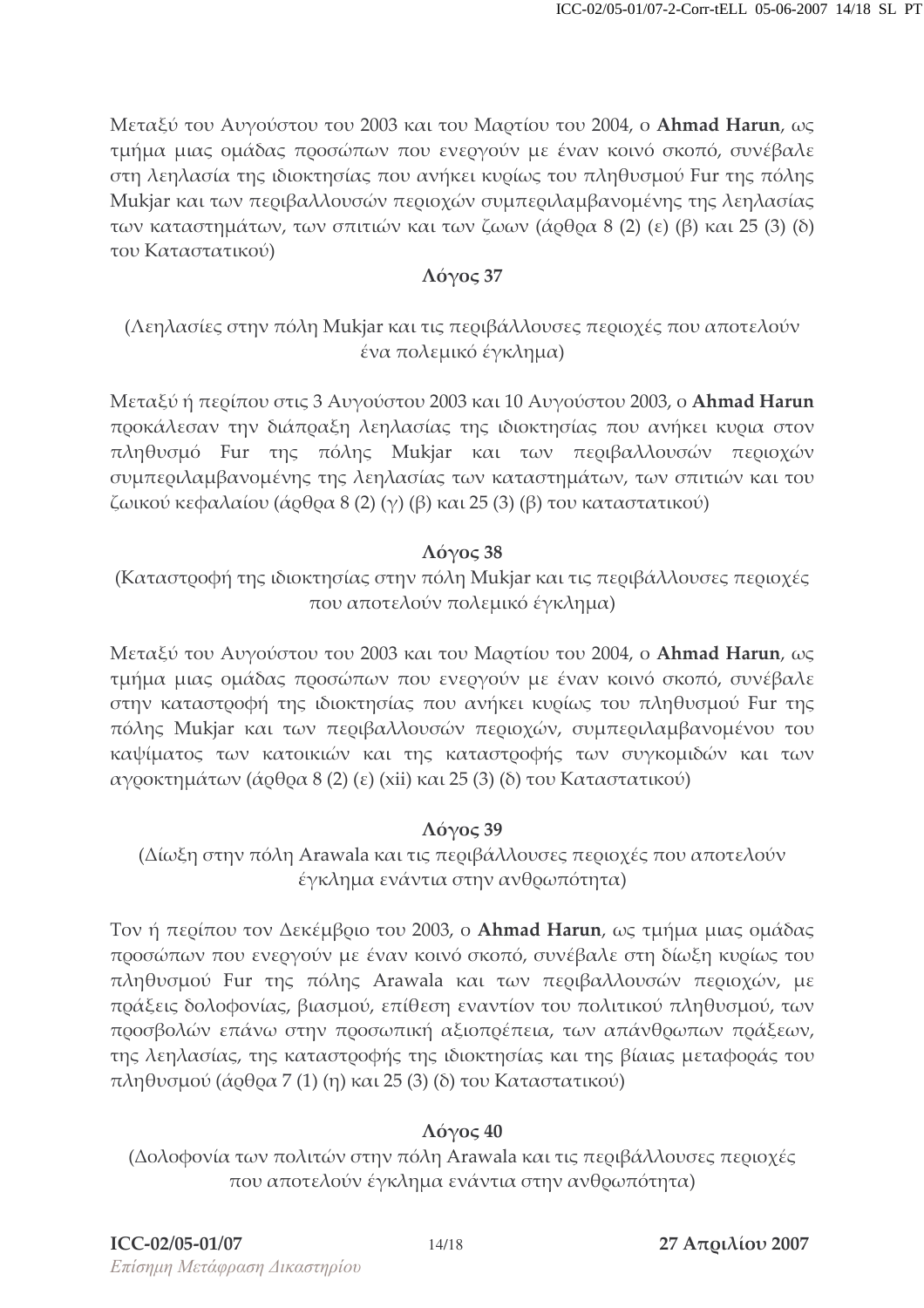Τον ή περίπου τον Δεκέμβριο του 2003, ο **Ahmad Harun**, ως τμήμα μιας ομάδας προσώπων που ενεργούν με έναν κοινό σκοπό, συνέβαλε στη δολοφονία τουλάχιστον 26 πολιτών κυρίως του πληθυσμού Fur της πόλης Arawala και των περιβαλλουσών περιοχών (άρθρα 7 (1) (α) και 25 (3) (δ) του Καταστατικού)

#### $\Lambda$ όγος 41

(Δολοφονία των πολιτών στην πόλη Arawala και τις περιβάλλουσες περιοχές που αποτελούν πολεμικό έγκλημα)

Τον ή περίπου τον Δεκέμβριο του 2003, ο **Ahmad Harun**, ως τμήμα μιας ομάδας προσώπων που ενεργούν με έναν κοινό σκοπό, συνέβαλε στη δολοφονία τουλάχιστον 26 πολιτών κυρίως του πληθυσμού Fur της πόλης Arawala και των περιβαλλουσών περιοχών, ενώ εκείνοι οι πολίτες δεν συμμετείχαν ενεργά στις εχθοότητες (άοθοα 8 (2) (γ) (ι) και 25 (3) (δ) του Καταστατικού)

#### $\Lambda$ όγος 42

(Βιασμός στην πόλη Arawala και τις περιβάλλουσες περιοχές που αποτελούν έγκλημα ενάντια στην ανθρωπότητα)

Τον ή περίπου τον Δεκέμβριο του 2003, ο **Ahmad Harun**, ως τμήμα μιας ομάδας προσώπων που ενεργούν με έναν κοινό σκοπό, συνέβαλε στο βιασμό τουλάχιστον 10 γυναικών και κοριτσιών κυρίως του πληθυσμού Fur της πόλης Arawala και των περιβαλλουσών περιοχών (άρθρα 7 (1) (ζ) και 25 (3) (δ) του Καταστατικού)

### $\Lambda$ όγος 43

(Βιασμός στην πόλη Arawala και τις περιβάλλουσες περιοχές που αποτελούν πολεμικό έγκλημα)

Τον ή περίπου τον Δεκέμβριο του 2003, ο **Ahmad Harun**, ως τμήμα μιας ομάδας προσώπων που ενεργούν με έναν κοινό σκοπό, συνέβαλε στο βιασμό τουλάχιστον 10 γυναικών και κοριτσιών κυρίως του πληθυσμού Fur της πόλης Arawala και των περιβαλλουσών περιοχών (άρθρα 8 (2) (ε) (VI) και 25 (3) (δ) του Καταστατικού)

### $\Lambda$ όγος 44

(Επιθέσεις ενάντια στον πολιτικό πληθυσμό στην πόλη Arawala και τις περιβάλλουσες περιοχές που αποτελούν πολεμικό έγκλημα)

Τον ή περίπου τον Δεκέμβριο του 2003, ο **Ahmad Harun**, ως τμήμα μιας ομάδας προσώπων που ενεργούν με έναν κοινό σκοπό, συνέβαλε στην πραγαμτοποίηση επιθέσεων ενάντια στους πολίτες κυρίως του πληθυσμού Fur της πόλης Arawala και των περιβαλλουσών περιοχών και ενάντια στους πολίτες που δεν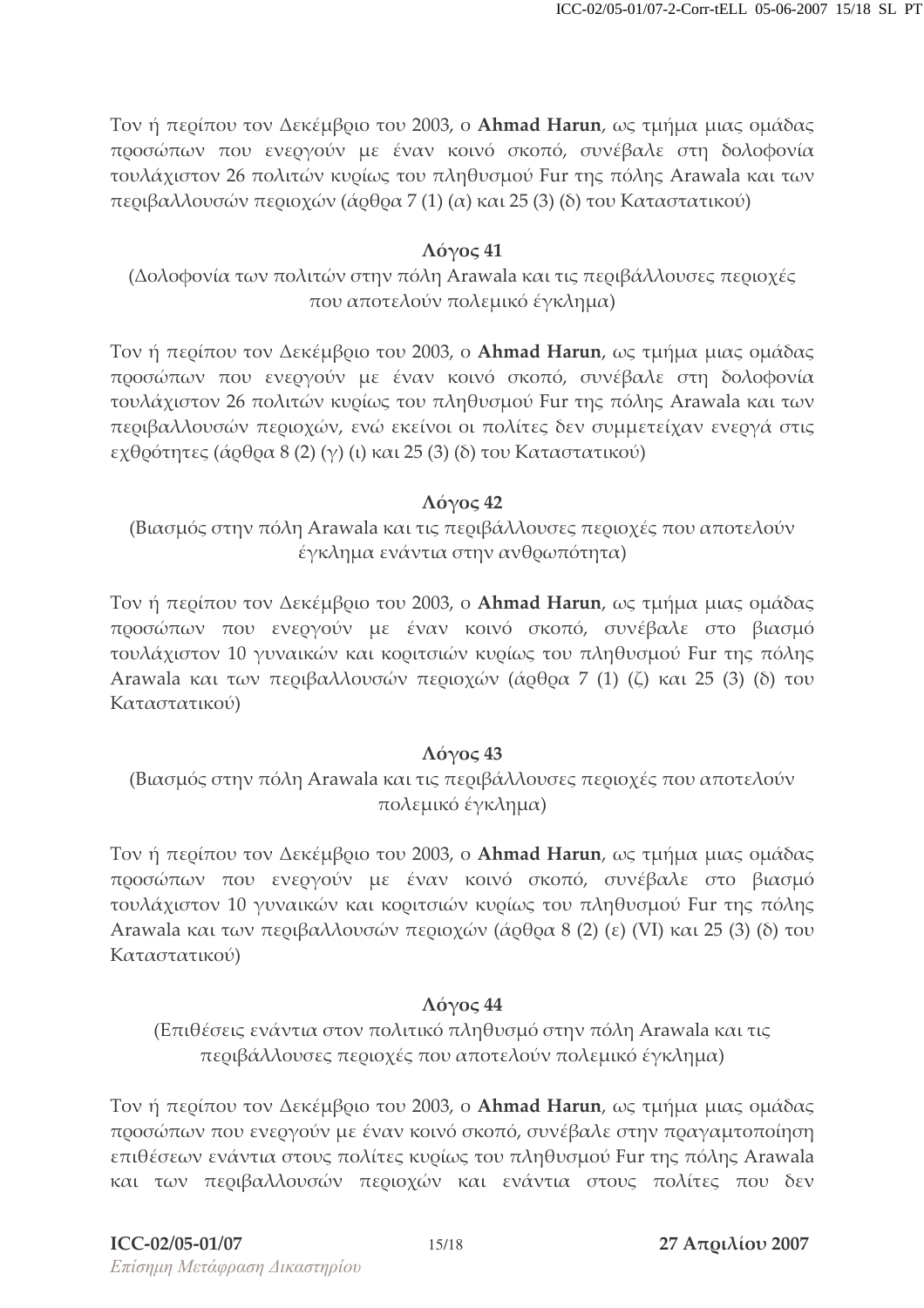συμμετέχουν ενεογά στις εχθοότητες (άοθοα 8 (2) (ε) (ι) και 25 (3) (δ) του Καταστατικού)

#### $\Lambda$ όγος 46

(Προσβολή επάνω στην προσωπική αξιοπρέπεια στην πόλη Arawala και τις περιβάλλουσες περιοχές που αποτελούν πολεμικό έγκλημα)

Τον ή περίπου τον Δεκέμβριο του 2003, ο **Ahmad Harun**, ως τμήμα μιας ομάδας προσώπων που ενεργούν με έναν κοινό σκοπό, συνέβαλε στην προσβολή επάνα στην προσωπική αξιοπρέπεια τουλάχιστον 10 γυναικών και κοριτσιών κυρίως του πληθυσμού Fur της πόλης Arawala και των περιβαλλουσών περιοχών (άρθρα 8 (2) (γ) (ΙΙ) και 25 (3) (δ) του Καταστατικού)

#### $\Lambda$ όγος 48

(Απάνθρωπες πράξεις σε Arawala που αποτελούν έγκλημα ενάντια στην ανθρωπότητα)

Τον ή περίπου τον Δεκέμβριο του 2003, ο **Ahmad Harun**, ως τμήμα μιας ομάδας προσώπων που ενεργούν με έναν κοινό σκοπό, συνέβαλε στην επιβολή μεγάλων βασσάνων, σοβαρών σωματικών τραυματισμών ή τραυματισμό της ψυχικής ή φυσικής υγείας μέσω απάνθοωπων ποάξεων ενάντια στους πολίτες κυοίως του πληθυσμού Fur της πόλης Arawala και των περιβαλλουσών περιοχών (άρθρα 7  $\pi$  (1) (κ) και 25 (3) (δ) του Καταστατικού)

#### $\Lambda$ όγος 49

(Λεηλασίες στην πόλη Arawala και τις περιβάλλουσες περιοχές που αποτελούν πολεμικό έγκλημα)

Τον ή περίπου τον Δεκέμβριο του 2003, ο **Ahmad Harun**, ως τμήμα μιας ομάδας προσώπων που ενεργούν με έναν κοινό σκοπό, συνέβαλε στη λεηλασία της ιδιοκτησίας που ανήκει κυρίως του πληθυσμού Fur της πόλης Arawala και των περιβαλλουσών περ ιοχών, συμπεριλαμβανομένης της λεηλασίας των καταστημάτων, των σπιτιών και του ζωικού κεφαλαίου (άρθρα 8 (2) (ε) (β) και 25 (3) (δ) του Καταστατικού)

#### $\Lambda$ όγος 50

(Καταστοοφή της ιδιοκτησίας στην πόλη Arawala και τις πεοιβάλλουσες περιοχές που αποτελούν πολεμικό έγκλημα)

Τον ή περίπου τον Δεκέμβριο του 2003, ο **Ahmad Harun**, ως τμήμα μιας ομάδας προσώπων που ενεργούν με έναν κοινό σκοπό, συνέβαλε στην καταστροφή της ιδιοκτησίας που ανήκει κυρίως του πληθυσμού Fur της πόλης Arawala και των περιβαλλουσών περιοχών, συμπεριλαμβανομένου της καταστροφής του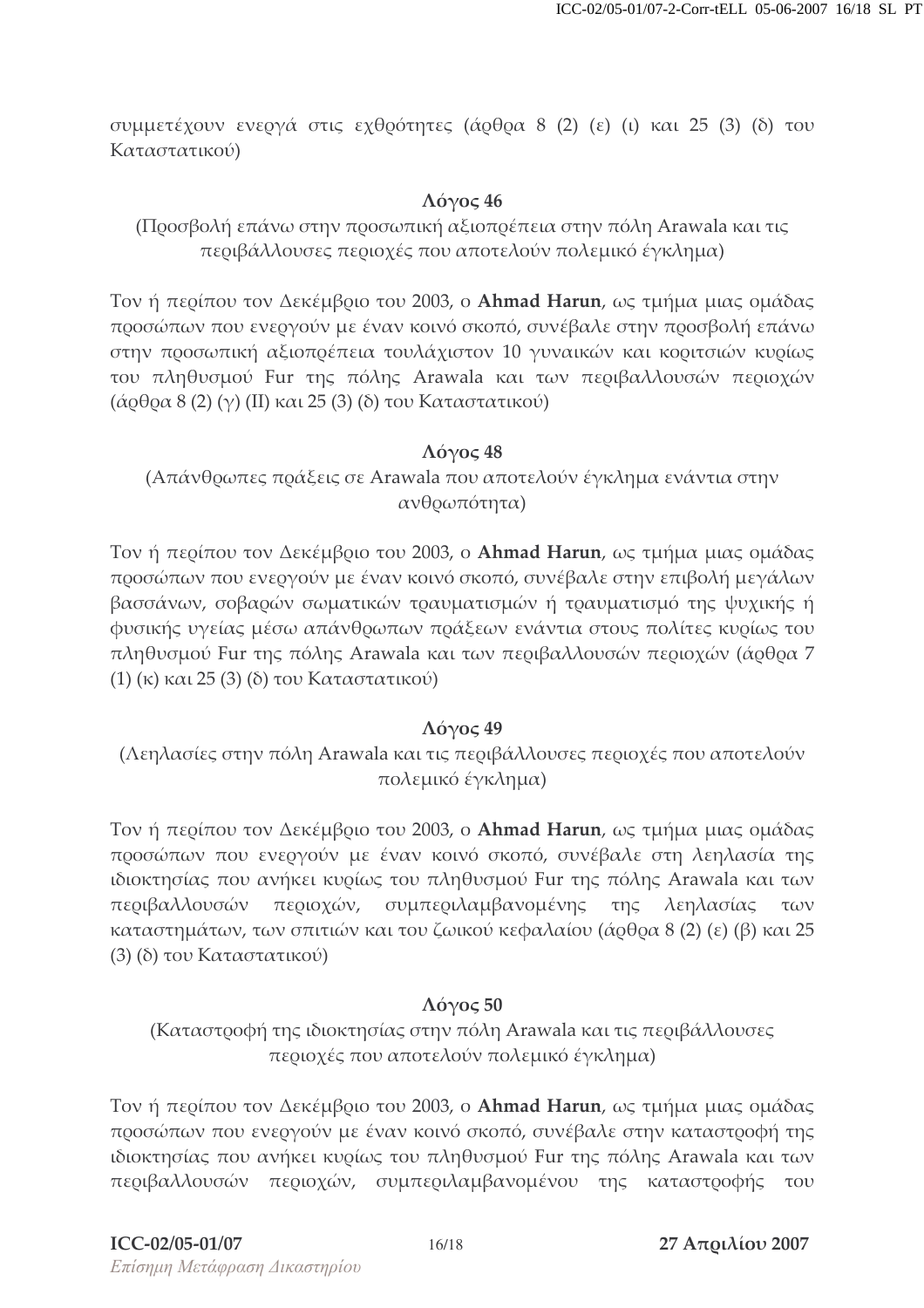μεγαλύτερου μέρους της πόλης Arawala (άρθρα 8 (2) (ε) (xii) και 25 (3) (δ) του Καταστατικού)

#### $\Lambda$ όγος 51

(Βίαια μεταφορά από την πόλη Arawala και τις περιβάλλουσες περιοχές που αποτελούν έγκλημα ενάντια στην ανθρωπότητα)

Τον ή περίπου τον Δεκέμβριο του 2003, ο **Ahmad Harun**, ως τμήμα μιας ομάδας προσώπων που ενεργούν με έναν κοινό σκοπό, συνέβαλε στη βίαια μεταφορά περίπου 7.000 πολιτών κυρίως του πληθυσμού Fur από την πόλη Arawala και τις περιβάλλουσες περιοχές στις πόλεις Deleig, Garsila και άλλων θέσεων, με συνέπεια την ερήμωση της πόλης (άρθρα 7 (1) (δ) και 25 (3) (δ) του Καταστατικού).

**ΘΕΩΡΩΝΤΑΣ** ότι, λαμβάνοντας υπόψη τις προηγούμενες και τρέχουσες επίσημες θέσεις Ahmad Harun μέσα στην Κυβέρνηση του Σουδάν, η σύλληψή του εμφανίζεται να είναι απαραίτητη σε αυτή τη φάση, κατά την έννοια του άρθρου 58 παράγραφος (1) (β) (ι) και (II) του Καταστατικού, για να εξασφαλίσει την εμφάνισή του ενώπιον του Δικαστηρίου και ώστε να εξασφαλιστεί ότι δεν θα εμποδίσει ή δεν θα διακινδυνεψει τις έρευνες

#### ΓΙΑ ΤΟΥΣ ΛΟΓΟΥΣ ΑΥΤΟΥΣ

#### ΕΚΔΙΔΕΙ:

ENTAΛΜΑ ΣΥΛΛΗΨΕΩΣ για τον Ahmad Muhammad HARUN ένα άτομο που γεννήθηκε το έτος ή περίπου το έτος 1964 ο οποιος θεωρείται υπήκοος του Σουδάν, από το κράτος του Βορρά Kordofan, μέλος μιας φυλής αποκαλούμενης Bargou ο οποιος θεωρείται οτι υπήρξε ο Υπουργός του Κράτους για το Εσωτερικό της Κυβέρνησης του Σουδάν, από ή περίπου απο τον Απρίλιο του 2003 μέχρι ή περίπου μεχρι τον Σεπτέμβριο του 2005, και, από το 2006, ως Υπουργό του Κοάτους για τις Ανθοωπιστικές Υποθέσεις στην παοούσα Κυβέονηση του